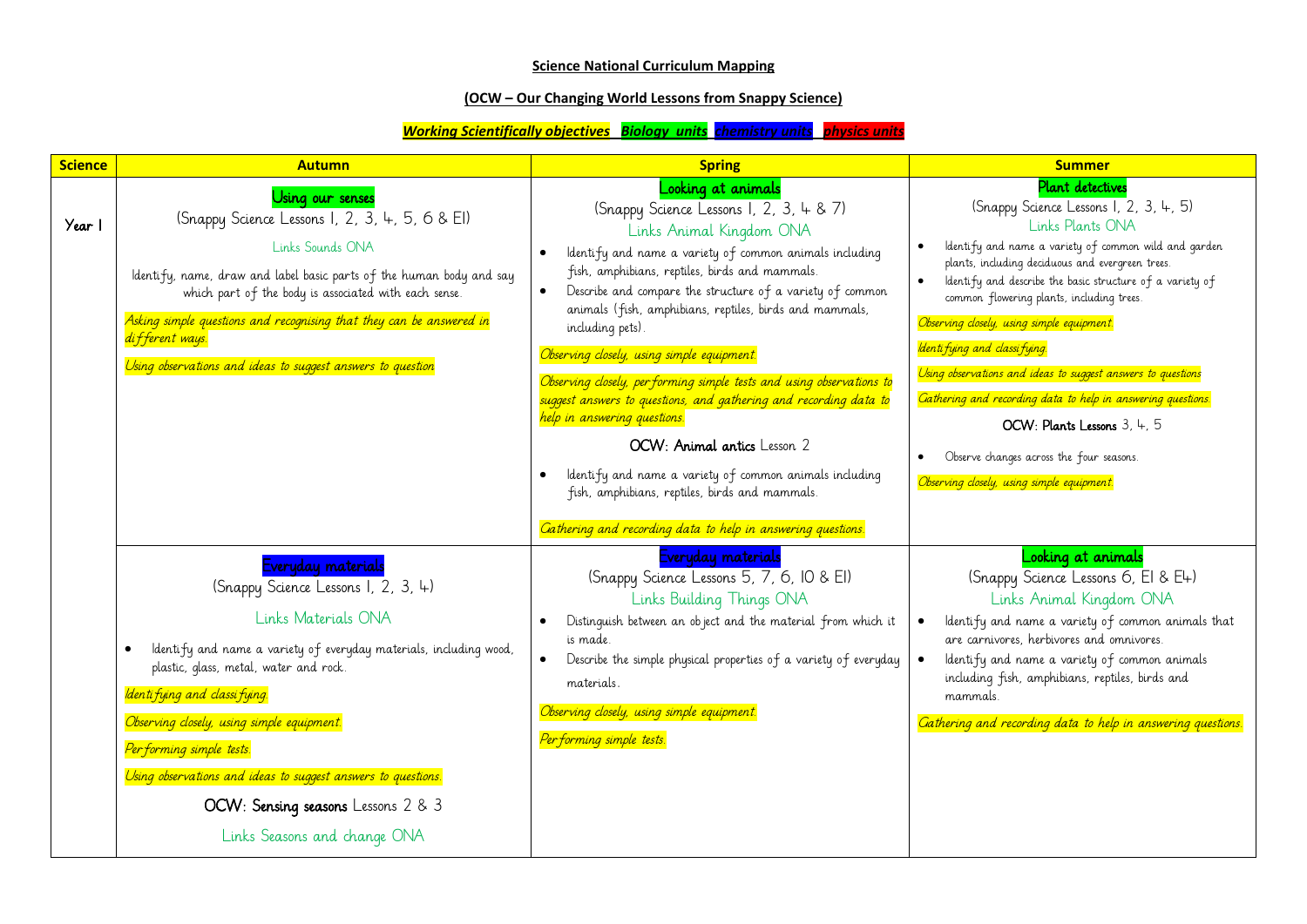| Year 2 | Observe and describe weather associated with the seasons and how<br>$\bullet$<br>day length varies.<br>Observe changes across the four seasons.<br>$\bullet$<br>Gathering and recording data to help in answering questions.<br>What is in your habitat?<br>(Snappy Science Lessons 1, 2, 3 + OCW - Lessons 1, 2, 3)<br>Links Habitats ONA<br>Identify that most living things live in habitats to which they are<br>$\bullet$<br>suited and describe how different habitats provide for the basic<br>needs of different kinds of animals and plants, and how they<br>depend on each other.<br>To explore and compare the differences between things that are<br>$\bullet$<br>living, things that are dead and things that have never been alive.<br>Describe how animals obtain their food from plants and other<br>$\bullet$<br>animals, using the idea of a simple food chain, and identify and<br>name different sources of food.<br>Gathering and recording data to help in answering questions.<br>Observing closely, performing simple tests and using observations to suggest<br>answers to questions, and gathering and recording data to help in<br>answering questions. | Materials: Shaping up<br>(Snappy Science Lessons I, 2, 3, 4)<br>Links Mixing and Making ONA<br>Find out how the shapes of solid objects made from some<br>materials can be changed by squashing, bending, twisting and<br>stretching.<br>Identify and compare the suitability of a variety of everyday<br>$\bullet$<br>materials, including wood, metal, plastic, glass, brick, rock,<br>paper and cardboard, for particular uses.<br>Using observations and ideas to suggest answers to questions<br>Gathering and recording data to help in answering questions.<br>Performing simple tests and recording data<br>Using observations and ideas to suggest answers to questions | <b>Cirowing up</b><br>(Snappy Science Lessons 1, 2, 3, 4,)<br>OCW - Lessons 4<br>Links Human Lifestyle ONA<br>Find out about and describe the basic needs of animals,<br>including humans, for survival (water, food and air).<br>Notice that animals, including humans, have offspring<br>which grow into adults.<br>Identi fying and classi fying.<br>Gathering and recording data to help in answering questions<br>Using observations and ideas to suggest answers to questions                                |
|--------|------------------------------------------------------------------------------------------------------------------------------------------------------------------------------------------------------------------------------------------------------------------------------------------------------------------------------------------------------------------------------------------------------------------------------------------------------------------------------------------------------------------------------------------------------------------------------------------------------------------------------------------------------------------------------------------------------------------------------------------------------------------------------------------------------------------------------------------------------------------------------------------------------------------------------------------------------------------------------------------------------------------------------------------------------------------------------------------------------------------------------------------------------------------------------------|----------------------------------------------------------------------------------------------------------------------------------------------------------------------------------------------------------------------------------------------------------------------------------------------------------------------------------------------------------------------------------------------------------------------------------------------------------------------------------------------------------------------------------------------------------------------------------------------------------------------------------------------------------------------------------|--------------------------------------------------------------------------------------------------------------------------------------------------------------------------------------------------------------------------------------------------------------------------------------------------------------------------------------------------------------------------------------------------------------------------------------------------------------------------------------------------------------------|
|        | Materials: Good choices<br>(Snappy Science Lessons 1, 3, 4, 5, 6, 7)<br>Links Changing Materials ONA<br>Identify and compare the suitability of a variety of everyday<br>$\bullet$<br>materials, including wood, metal, plastic, glass, brick, rock,<br>paper and cardboard, for particular uses.<br>Identi fying and classi fying.<br>Using observations and ideas to suggest answers to questions<br>Performing simple tests and recording data<br>Observing closely, performing simple tests and using observations to<br>suggest answers to questions, and gathering and recording data to<br>help in answering questions.                                                                                                                                                                                                                                                                                                                                                                                                                                                                                                                                                     | The apprentice gardener<br>(Snappy Science Lessons 1, 2, 3, 4, 5, 6, 7, 8)<br>Observe and describe how seeds and bulbs grow into<br>mature plants.<br>Find out and describe how plants need water, light and<br>$\bullet$<br>a suitable temperature to grow and stay healthy.<br>Observing closely, using simple equipment.<br>Asking simple questions and recognising that they can be<br>answered in different ways.<br>Performing simple tests and recording data<br>Gathering and recording data to help in answering questions.                                                                                                                                             | Take care<br>(Snappy Science Lessons 1, 2, 3, 4)<br>The apprentice gardener<br>(Snappy Science Lessons 9 & IO)<br>Describe the importance for humans of exercise,<br>eating the right amounts of different types of<br>food, and hygiene.<br>Observe and describe how seeds and bulbs grow into<br>mature plants.<br>Find out and describe how plants need water, light<br>and a suitable temperature to grow and stay<br>healthy.<br>Using observations and ideas to suggest answers to<br><mark>questions</mark> |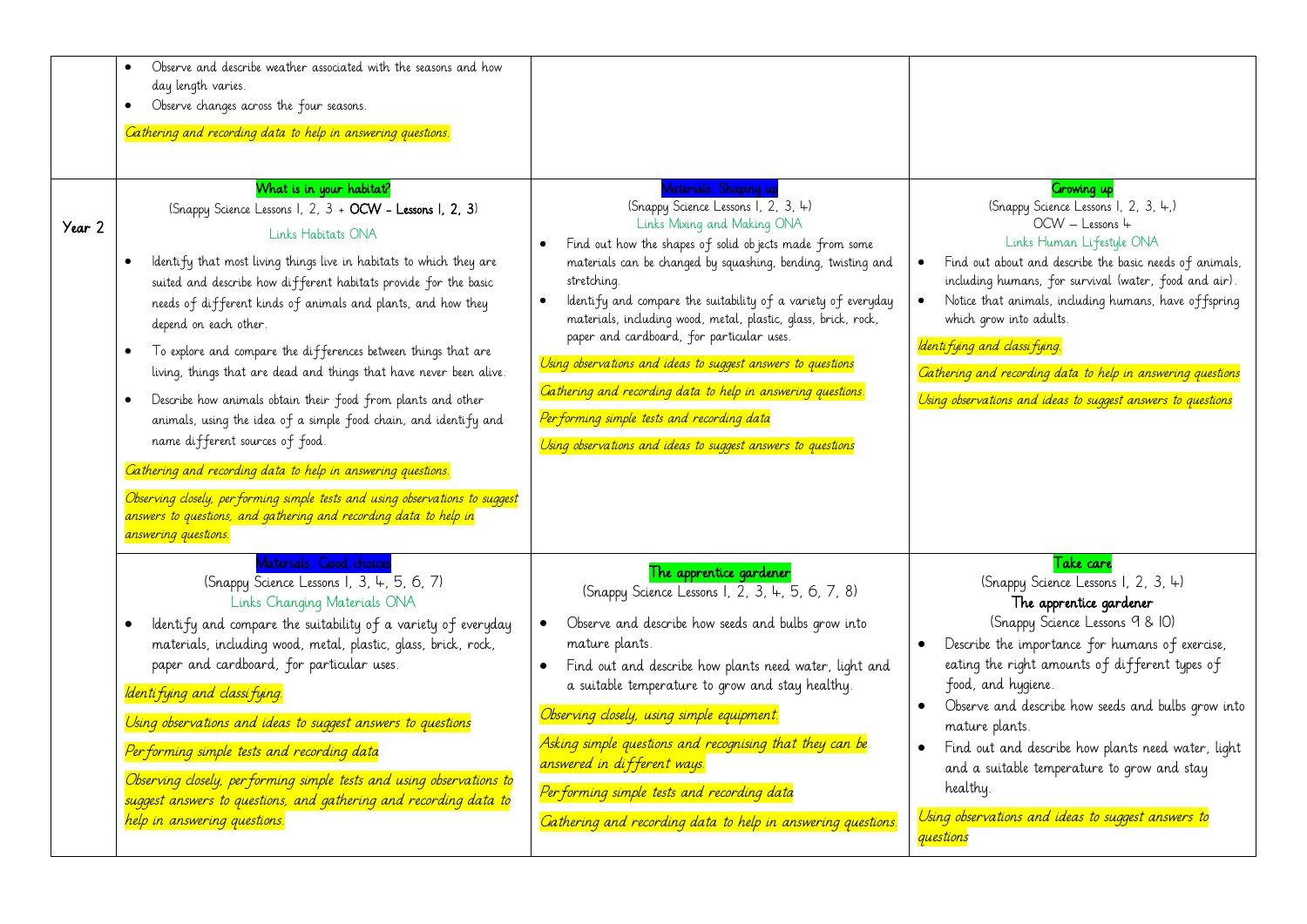|        |                                                                                                                                                                                                                                                                                                                                                                                                                                                                                                                                                                                                                                                                                                                                                                                                                                                                                                                                                                                                                                                                                                    | Using observations and ideas to suggest answers to questions                                                                                                                                                                                                                                                                                                                                                                                                                                                                                                                                                                                                                                                                                                                                                                                                                                                                                                                                                                                                                                                                                                                                                                                                   | Gathering and recording data to help in answering<br>questions                                                                                                                                                                                                                                                                                                                                                                                                                                                                                                                                                                                                                                                                                                                                                                                                                                                                                                                                                                                       |
|--------|----------------------------------------------------------------------------------------------------------------------------------------------------------------------------------------------------------------------------------------------------------------------------------------------------------------------------------------------------------------------------------------------------------------------------------------------------------------------------------------------------------------------------------------------------------------------------------------------------------------------------------------------------------------------------------------------------------------------------------------------------------------------------------------------------------------------------------------------------------------------------------------------------------------------------------------------------------------------------------------------------------------------------------------------------------------------------------------------------|----------------------------------------------------------------------------------------------------------------------------------------------------------------------------------------------------------------------------------------------------------------------------------------------------------------------------------------------------------------------------------------------------------------------------------------------------------------------------------------------------------------------------------------------------------------------------------------------------------------------------------------------------------------------------------------------------------------------------------------------------------------------------------------------------------------------------------------------------------------------------------------------------------------------------------------------------------------------------------------------------------------------------------------------------------------------------------------------------------------------------------------------------------------------------------------------------------------------------------------------------------------|------------------------------------------------------------------------------------------------------------------------------------------------------------------------------------------------------------------------------------------------------------------------------------------------------------------------------------------------------------------------------------------------------------------------------------------------------------------------------------------------------------------------------------------------------------------------------------------------------------------------------------------------------------------------------------------------------------------------------------------------------------------------------------------------------------------------------------------------------------------------------------------------------------------------------------------------------------------------------------------------------------------------------------------------------|
| Year 3 | Amazing bodies (Snappy Science Lessons 2, 3, 4, 6, 7, 8)<br>Links Lesson 2+3 Human Anatomy ONA<br>Identify that animals, including humans, need the right types<br>and amount of nutrition, and that they cannot make their<br>own food; they get nutrition from what they eat.<br>Identify that humans and some animals have skeletons and<br>$\bullet$<br>muscles for support, protection and movement.<br>Identifying differences, similarities or changes related to simple<br>➤<br>scientific ideas and processes.<br>Gathering, recording, classifying and presenting data in a variety of<br>➤<br>ways to help in answering questions.<br>Using straight forward scientific evidence to answer questions or to<br>➤<br>support their findings.<br>Asking relevant questions and using different types of scientific<br>➤<br>enquiries to answer them.<br>Setting up simple practical enquiries, comparative and fair tests.<br>➤<br>Using results to draw simple conclusions, make predictions for new<br>$\blacktriangleright$<br>values, suggest improvements and raise further questions | The power of forces (Snappy Science Lessons 1, 2, 3, 4, 5, 6, 7)<br>Links Magnetism ONA<br>Notice that some forces need contact between two objects, but<br>$\bullet$<br>magnetic forces can act at a distance.<br>Compare how things move on different surfaces.<br>$\bullet$<br>Compare and group together a variety of everyday materials<br>$\bullet$<br>on the basis of whether they are attracted to a magnet, and<br>identify some magnetic materials.<br>Describe magnets as having two poles.<br>$\bullet$<br>Observe how magnets attract or repel each other and attract<br>$\bullet$<br>some materials and not others.<br>Predict whether two magnets will attract or repel each other,<br>$\bullet$<br>depending on which poles are facing.<br>Setting up simple practical enquiries, comparative and fair<br>$\blacktriangleright$<br>tests, making accurate measurements using standard units,<br>using a range of equipment, for example thermometers and<br>data loggers.<br>Gathering, recording, classifying and presenting data in a<br>$\blacktriangleright$<br>variety of ways to help in answering questions.<br>Recording findings using simple scientific language, drawings,<br>➤<br>labelled diagrams, keys, bar charts, and tables. | How does your garden grow?<br>(Snappy Science Lessons 7, 8, 9, 10, 11, 12)<br>Links plants ONA<br>Explore the part flowers play in the life cycle of<br>flowering plants, including pollination, seed formation<br>and seed dispersal.<br>Identify and describe the functions of different parts<br>$\bullet$<br>of flowering plants: roots, stem, leaves and flowers<br>Recording findings using simple scientific language,<br>➤<br>drawings, labelled diagrams, keys, bar charts, and<br>tables.<br>Identifying differences, similarities or changes related to<br>$\blacktriangleright$<br>simple scientific ideas and processes<br>Reporting on findings from enquiries, including oral<br>$\blacktriangleright$<br>and written, displays or presentations of results and<br>conclusions<br>dentifying differences, similarities or changes related to<br>➤<br>simple scientific ideas and processes.<br>Using results to draw simple conclusions, make<br>➤<br>predictions for new values, suggest improvements and<br>raise further questions |
|        | Can you see me? (Snappy Science Lessons 1, 2, 3, 5, 6, 7, EL2)<br>Links light and dark ONA<br>Recognise that we need light in order to see things and that dark is the<br>$\bullet$<br>absence of light.<br>Notice that light is reflected from surfaces.<br>$\bullet$<br>Recognise that shadows are formed when the light from a light source is<br>$\bullet$<br>blocked by a solid (opaque) ob ject.<br>Find patterns in the way that the size of shadows change.<br>$\bullet$<br>Gathering, recording, classifying and presenting data in a variety of<br>➤<br>ways to help in answering questions.<br>Reporting on findings from enquiries, including oral and written<br>➤<br>explanations, displays or presentations of results and conclusions.<br>Using straightforward scientific evidence to answer questions or to<br>support their findings.                                                                                                                                                                                                                                           | How does your garden grow? (Snappy Science Lessons 1, 2, 3, 4, 5, 6)<br>Links plants ONA<br>Identify and describe the functions of different parts of flowering<br>$\bullet$<br>plants: roots, stem, leaves and flowers.<br>Investigate the way in which water is transported within plants.<br>$\bullet$<br>$\blacktriangleright$<br>Gathering, recording, classifying and presenting data in a variety of<br>ways to help in answering questions.<br>dentifying differences, similarities or changes related to simple<br>➤<br>scientific ideas and processes.<br>Setting up simple practical enquiries, comparative and fair tests.<br>$\blacktriangleright$<br>Recording findings using simple scientific language, drawings, labelled<br>$\blacktriangleright$<br>diagrams, keys, bar charts, and tables.<br>$\blacktriangleleft$<br>Using results to draw simple conclusions, make predictions for new<br>values, suggest improvements and raise further questions                                                                                                                                                                                                                                                                                       | (Snappy Science Lessons 1, 2, 3, 6, 7, 9, 10) Links<br>Rock detectives<br>rocks ONA<br>Compare and group together different kinds of rocks on the<br>basis of their appearance and simple physical properties.<br>Recognise that soils are made from rocks and organic<br>material.<br>Describe in simple terms how fossils are formed when<br>things that have lived are trapped within rock.<br>Recording findings using simple scientific language, drawings,<br>$\blacktriangleright$<br>labelled diagrams, keys, bar charts, and tables.<br>Gathering, recording, classifying and presenting data in a<br>$\blacktriangleright$<br>variety of ways to help in answering questions.<br>> Using straight forward scientific evidence to<br>answer questions or to support their findings.                                                                                                                                                                                                                                                         |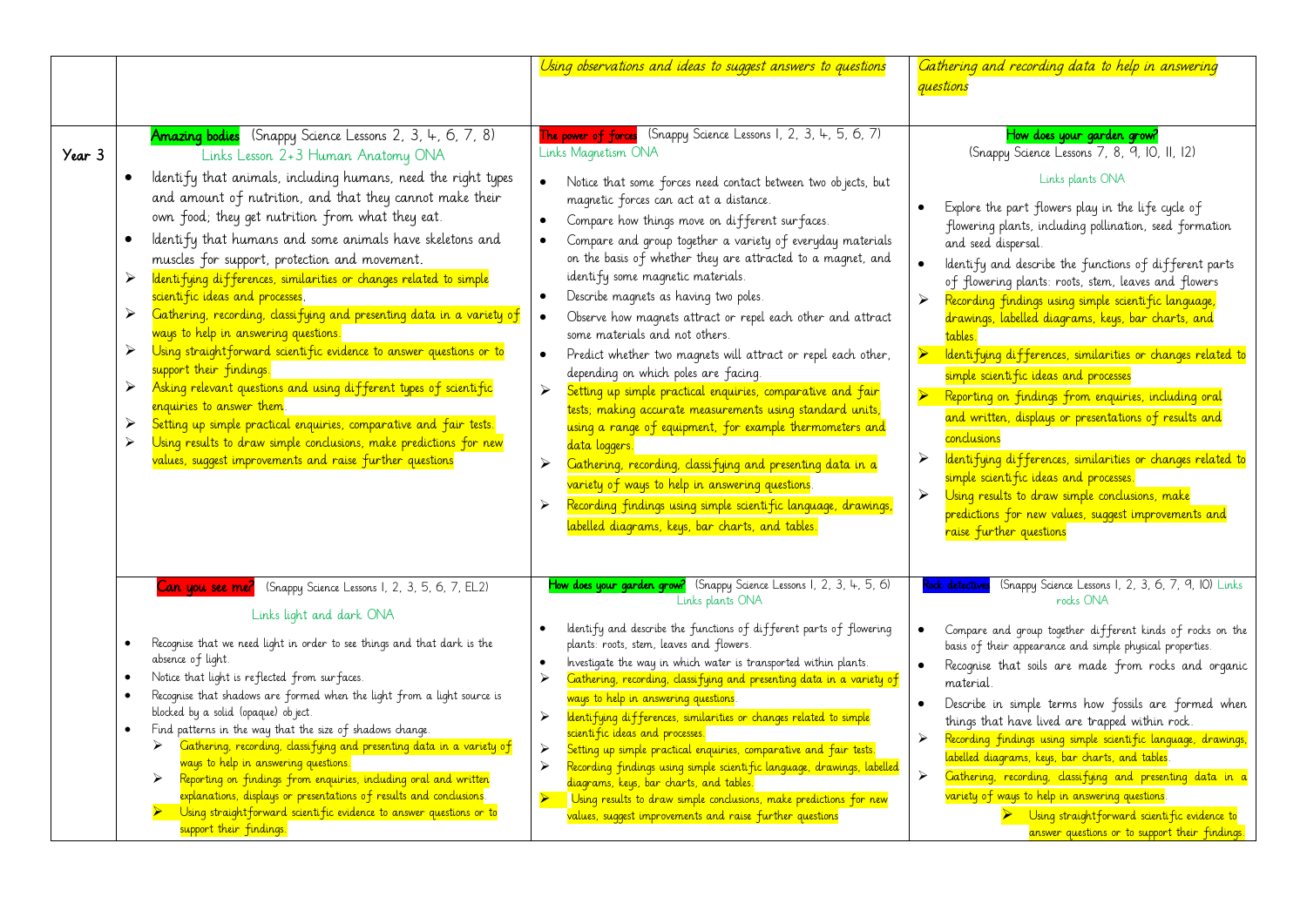|        | Making systematic and careful observations and, where appropriate,<br>➤<br>taking accurate measurements using standard units,                                                                                                                                                                                                                                                                                                                                                                                                                                                                                                                                                                                                                                                                                                                                                                                                                                                                                                                                       |                                                                                                                                                                                                                                                                                                                                                                                                                                                                                                                                                                                                                                                                                                                                                                                                                                                                    |                                                                                                                                                                                                                                                                                                                                                                                                                                                                                                                                                                                                                                                                                                                                                                                                                                                                                                                                                                                                                          |
|--------|---------------------------------------------------------------------------------------------------------------------------------------------------------------------------------------------------------------------------------------------------------------------------------------------------------------------------------------------------------------------------------------------------------------------------------------------------------------------------------------------------------------------------------------------------------------------------------------------------------------------------------------------------------------------------------------------------------------------------------------------------------------------------------------------------------------------------------------------------------------------------------------------------------------------------------------------------------------------------------------------------------------------------------------------------------------------|--------------------------------------------------------------------------------------------------------------------------------------------------------------------------------------------------------------------------------------------------------------------------------------------------------------------------------------------------------------------------------------------------------------------------------------------------------------------------------------------------------------------------------------------------------------------------------------------------------------------------------------------------------------------------------------------------------------------------------------------------------------------------------------------------------------------------------------------------------------------|--------------------------------------------------------------------------------------------------------------------------------------------------------------------------------------------------------------------------------------------------------------------------------------------------------------------------------------------------------------------------------------------------------------------------------------------------------------------------------------------------------------------------------------------------------------------------------------------------------------------------------------------------------------------------------------------------------------------------------------------------------------------------------------------------------------------------------------------------------------------------------------------------------------------------------------------------------------------------------------------------------------------------|
| Year 4 | Module I - In a state<br>(Snappy Science Lessons 1, 2, 3, 4, 5, 7, 8 (teach 7 & 8 together) 9) OCW -<br>LESSON 2 Links State of Matter ONA<br>Compare and group materials together according to whether they are solids, liquids or<br>$\bullet$<br>gases.<br>Observe that some materials change state when they are heated or<br>$\bullet$<br>cooled and measure or research the temperature at which this<br>happens in degrees Celsius °C.<br>Setting up simple practical enquiries, comparative and fair<br>tests.<br>Cathering, recording, classifying and presenting data in a<br>$\blacktriangleright$<br>variety of ways to help in answering questions.<br>$\blacktriangleright$<br>Identifying differences, similarities or changes related to<br>simple scientific ideas and processes.                                                                                                                                                                                                                                                                  | Cood vibrations (Snappy Science Lessons 1, 2, 3, 4, 5, 6, 7)<br>Links sound ONA<br>Identify how sounds are made, associating some of them with<br>$\bullet$<br>something vibrating.<br>Recognise that vibrations from sounds travel through a medium to<br>$\bullet$<br>the ear.<br>Find patterns between the volume of a sound and the strength of the<br>$\bullet$<br>vibrations that produced it.<br>Recognise that sounds get fainter as the distance from the sound<br>source increases.<br>Recording findings using simple scientific language, drawings,<br>➤<br>labelled diagrams, keys, bar charts, and tables<br>Using straight forward scienti fic evidence to answer questions or<br>➤<br>to support their findings.<br>Reporting on findings from enquiries, including oral and written,<br>➤<br>displays or presentations of results and conclusions | Where does all that food go?<br>(Snappy Science Lessons 2, 8, 9, 3, 4)<br>Links lesson 4 + 6 human anatomy ONA<br>Describe the simple functions of the basic parts of the digestive<br>system in humans.<br>Identify the different types of teeth in humans and<br>$\bullet$<br>their simple functions.<br>Gathering, recording, classifying and presenting data in a<br>➤<br>variety of ways to help in answering questions<br>$\blacktriangleright$<br>Reporting on findings from enquiries, including oral and<br>written explanations, displays or presentations of results and<br>conclusions.<br>$\blacktriangleright$<br>Making systematic and careful observations and, where<br>appropriate, taking accurate measurements using standard<br>units, using a range of equipment, including thermometers<br>and data loggers.<br>$\blacktriangle$<br>Using straight forward scientific evidence to answer questions<br>or to support their findings.                                                               |
|        | Human impact<br>(Snappy Science Lessons 1, 2, 3, 4, 5 and In A State lessons 10 and II)<br>Recognise that environments can change and that these changes can<br>sometimes pose dangers to living things.<br>Observe that some materials change state when they are heated or cooled<br>$\bullet$<br>and measure or research the temperature at which this happens in degrees<br>Celsius °C<br>Identify the part played by evaporation and condensation in the water cycle<br>$\bullet$<br>and associate the rate of evaporation with temperature.<br>Cathering, recording, classifying and presenting data in a variety of<br>ways to help in answering questions<br>Reporting on findings from enquiries, including oral and written<br>≻<br>explanations, displays or presentations of results and conclusions.<br>Using straight forward scientific evidence to answer questions or to<br>$\blacktriangleright$<br>support their findings.<br>Recording findings using simple scientific language, drawings, labelled diagrams,<br>keys, bar charts, and tables. | Who am P<br>(Snappy Science Lessons I, 2, 3, 4 AND Where does all the food<br>go lessons 6 and 7)<br>Links ecosystems ONA<br>Explore and use classification keys to help group, identify and name<br>$\bullet$<br>a variety of living things in their local and wider environment.<br>Recognise that living things can be grouped in a variety of ways.<br>Construct and interpret a variety of food chains, identifying<br>$\bullet$<br>producers, predators and prey.<br>Making systematic and careful observations and, where appropriate,<br>$\blacktriangleright$<br>taking accurate measurements using standard units, using a range<br>of equipment, including thermometers and data loggers.<br>➤<br>dentifying differences, similarities or changes related to simple<br>scientific ideas and processes.                                                  | Module 3 - Switched on<br>(Snappy Science Lessons I, 2, 3, 4, 5, 6)<br>Links electrical circuits ONA<br>Identify common appliances that run on electricity.<br>Construct a simple series electrical circuit, identifying and<br>naming its basic parts, including cells, wire, bulbs, switches and<br>buzzers.<br>Identify whether or not a lamp will light in a simple series<br>circuit, based on whether a lamp is part of a complete loop<br>with a battery.<br>Recognise that a switch opens and closes a circuit and associate<br>this with whether or not a lamp lights in a simple series<br>circuit.<br>Recognise some common conductors and insulators and<br>associate metals with being good conductors.<br>Recording findings using simple scientific language,<br>➤<br>drawings, labelled diagrams, keys, bar charts, and<br>tables<br>$\blacktriangleright$<br>Reporting on findings from enquiries, including oral and<br>written explanations, displays or presentations of results<br>and conclusions. |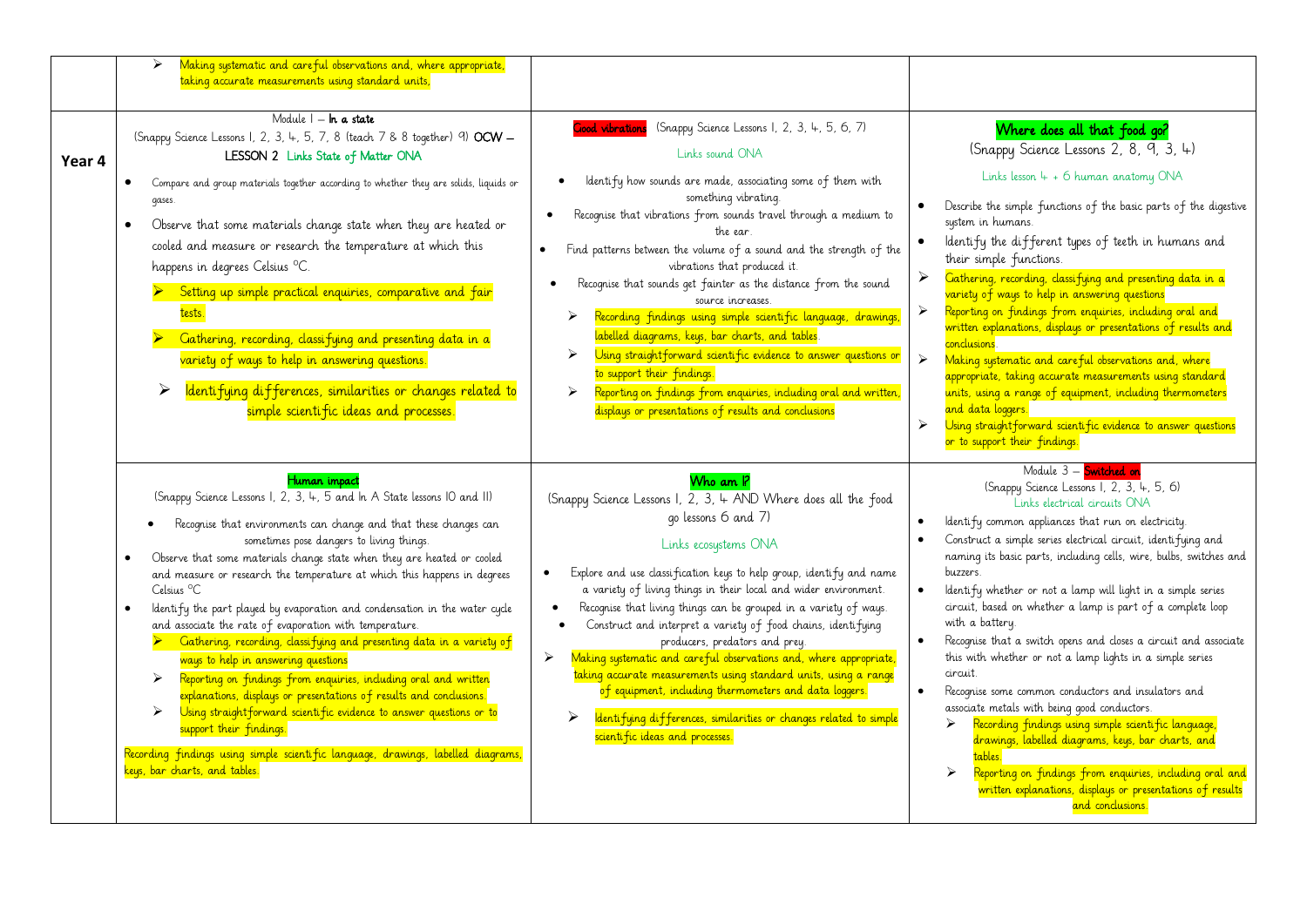| Year 5 | The Earth and beyond<br>(Snappy Science Lessons I, 2, 3, 6, 8)<br>Links Space ONA<br>Describe the movement of the Earth, and other planets, relative to<br>the Sun in the Solar System.<br>Use the Earth's rotation to explain day and night and the apparent<br>$\bullet$<br>movement of the Sun across the sky.<br>Describe the movement of the Moon relative to the Earth.<br>$\bullet$<br>Recording data and results of increasing complexity using scienti <sup>n</sup> c<br>$\blacktriangleright$<br>diagrams and labels, classi <sup>p</sup> cation keys, tables, scatter graphs and<br>bar and line graphs.<br>Reporting and presenting Indings from enquiries, including<br>≻<br>conclusions, causal relationships and explanations of and degree of<br>trust in results, in oral and written forms such as displays and<br>other presentations.<br>Using test results to make predictions to set up further comparative<br>$\blacktriangleright$<br>and fair tests.                                                                                                         | Feel the force<br>(Snappy Science Lessons 1, 2, 4, 5, 7, 8, 9, 10)<br>Links Forces ONA<br>Identify the effects of air resistance, water resistance and friction,<br>which act between moving surfaces.<br>Explain that unsupported objects fall towards the Earth because of<br>$\bullet$<br>the force of gravity acting between the Earth and the falling object.<br>Recognise that some mechanisms, including levers, pulleys and gears,<br>$\bullet$<br>allow a smaller force to have a greater effect.<br>Taking measurements, using a wide range of scienti <sup>n</sup> c equipment,<br>➤<br>with increasing accuracy and precision, and taking repeat readings<br>when appropriate.<br>dentifying scienti <sup>n</sup> c evidence that has been used to support or refute<br>$\blacktriangleright$<br>ideas or arguments.<br>Using test results to make predictions to set up further comparative<br>$\blacktriangleright$<br>and fair tests.<br>Recording data and results of increasing complexity using scienti <sup>n</sup> c<br>➤<br>diagrams and labels, classi <sup>n</sup> cation keys, tables, scatter graphs and<br>bar and line graphs. | Reproduction in plants and animals<br>(Snappy Science Lessons 1, 2, 3, 6, 7, 8)<br>Links reproductive cycles ONA<br>Describe the life process of reproduction in some plants<br>and animals.<br>Describe the changes as humans develop to old age.<br>$\bullet$<br>$\blacktriangleright$<br>Reporting and presenting Indings from enquiries,<br>including conclusions, causal relationships and<br>explanations of and degree of trust in results, in oral<br>and written forms such as displays and other<br>presentations.<br>$\blacktriangleright$<br>Identifying scienti <sup>n</sup> c evidence that has been used to<br>support or refute ideas or arguments.<br>$\blacktriangleright$<br>Recording data and results of increasing complexity<br>using scienti <sup>n</sup> c diagrams and labels, classincation keys,<br>tables, scatter graphs and bar and line graphs.                                                                                       |
|--------|---------------------------------------------------------------------------------------------------------------------------------------------------------------------------------------------------------------------------------------------------------------------------------------------------------------------------------------------------------------------------------------------------------------------------------------------------------------------------------------------------------------------------------------------------------------------------------------------------------------------------------------------------------------------------------------------------------------------------------------------------------------------------------------------------------------------------------------------------------------------------------------------------------------------------------------------------------------------------------------------------------------------------------------------------------------------------------------|-----------------------------------------------------------------------------------------------------------------------------------------------------------------------------------------------------------------------------------------------------------------------------------------------------------------------------------------------------------------------------------------------------------------------------------------------------------------------------------------------------------------------------------------------------------------------------------------------------------------------------------------------------------------------------------------------------------------------------------------------------------------------------------------------------------------------------------------------------------------------------------------------------------------------------------------------------------------------------------------------------------------------------------------------------------------------------------------------------------------------------------------------------------|-----------------------------------------------------------------------------------------------------------------------------------------------------------------------------------------------------------------------------------------------------------------------------------------------------------------------------------------------------------------------------------------------------------------------------------------------------------------------------------------------------------------------------------------------------------------------------------------------------------------------------------------------------------------------------------------------------------------------------------------------------------------------------------------------------------------------------------------------------------------------------------------------------------------------------------------------------------------------|
|        | <b>Ciet sorted</b><br>(Snappy Science Lessons 1, 2, 3, 4, 5 and Everyday Materials 1, 2, 4, 5, 6)<br>Compare and group together everyday materials based on evidence from<br>$\bullet$<br>comparative and fair tests, including hardness, solubility, transparency,<br>conductivity (electrical and thermal) and response to magnets.<br>Cive reasons, based on evidence from comparative and fair tests, for speci <sup>n</sup> c<br>$\bullet$<br>uses of everyday materials, including metals, wood and plastic.<br>Recording data and results of increasing complexity using scientillc diagrams<br>$\blacktriangleright$<br>and labels, classiDcation keys, tables, scatter graphs and bar and line graphs.<br>Planning different types of scienti <sup>n</sup> c enquiries to answer questions, including<br>$\blacktriangleright$<br>recognising and controlling variables where necessary.<br>$\blacksquare$ Taking measurements, using a wide range of scienti $\Box$ c equipment, with<br>increasing accuracy and precision, and taking repeat readings when<br>appropriate. | Circle of life<br>(Snappy Science Lessons I, 3, 4, 5, 6, 7 and Reproduction in plants and<br>animals Lessons $4, 5$ )<br>Links reproductive cycles ONA<br>Explain the differences in the life cycles of a mammal,<br>an amphibian, an insect and a bird.<br>Describe the life process of reproduction in some plants<br>$\bullet$<br>and animals.<br>$\blacktriangleright$<br>Reporting and presenting Indings from enquiries,<br>including conclusions, causal relationships and<br>explanations of and degree of trust in results, in oral<br>and written forms such as displays and other<br>presentations.<br>Identifying scienti□c evidence that has been used to<br>$\blacktriangleright$<br>support or refute ideas or arguments.                                                                                                                                                                                                                                                                                                                                                                                                                  | Marvellous mixtures<br>Snappy Science Lessons 1, 2, 3, 4 and All changel Lessons 1, 2, 3,<br>45<br>Links separating mixtures and particles in physical and chemical<br>change ONA<br>Use knowledge of solids, liquids and gases to decide how<br>$\bullet$<br>mixtures might be separated, including through <b>Iltering</b> ,<br>sieving and evaporating.<br>Know that some materials will dissolve in liquid to form a<br>$\bullet$<br>solution, and describe how to recover a substance from a<br>solution.<br>Demonstrate that dissolving, mixing and changes of state are<br>reversible changes<br>Explain that some changes result in the formation of new<br>$\bullet$<br>materials and that this kind of change is not usually<br>reversible, including changes associated with burning and the<br>action of acid on bicarbonate of soda.<br>$\blacktriangleright$<br>Using test results to make predictions to set up further<br>comparative and fair tests. |
| Year 6 | <u>ight up your world</u><br>Snappy Science Lessons 1, 2, 3, 4, 5                                                                                                                                                                                                                                                                                                                                                                                                                                                                                                                                                                                                                                                                                                                                                                                                                                                                                                                                                                                                                     | Everything changes<br>Snappy Science Lessons 1, 2, 3, 4, 5, 6, 7, 8, 9, 10                                                                                                                                                                                                                                                                                                                                                                                                                                                                                                                                                                                                                                                                                                                                                                                                                                                                                                                                                                                                                                                                                | Body pump<br>(Snappy Science Lessons I, 2, 4, 5)                                                                                                                                                                                                                                                                                                                                                                                                                                                                                                                                                                                                                                                                                                                                                                                                                                                                                                                      |